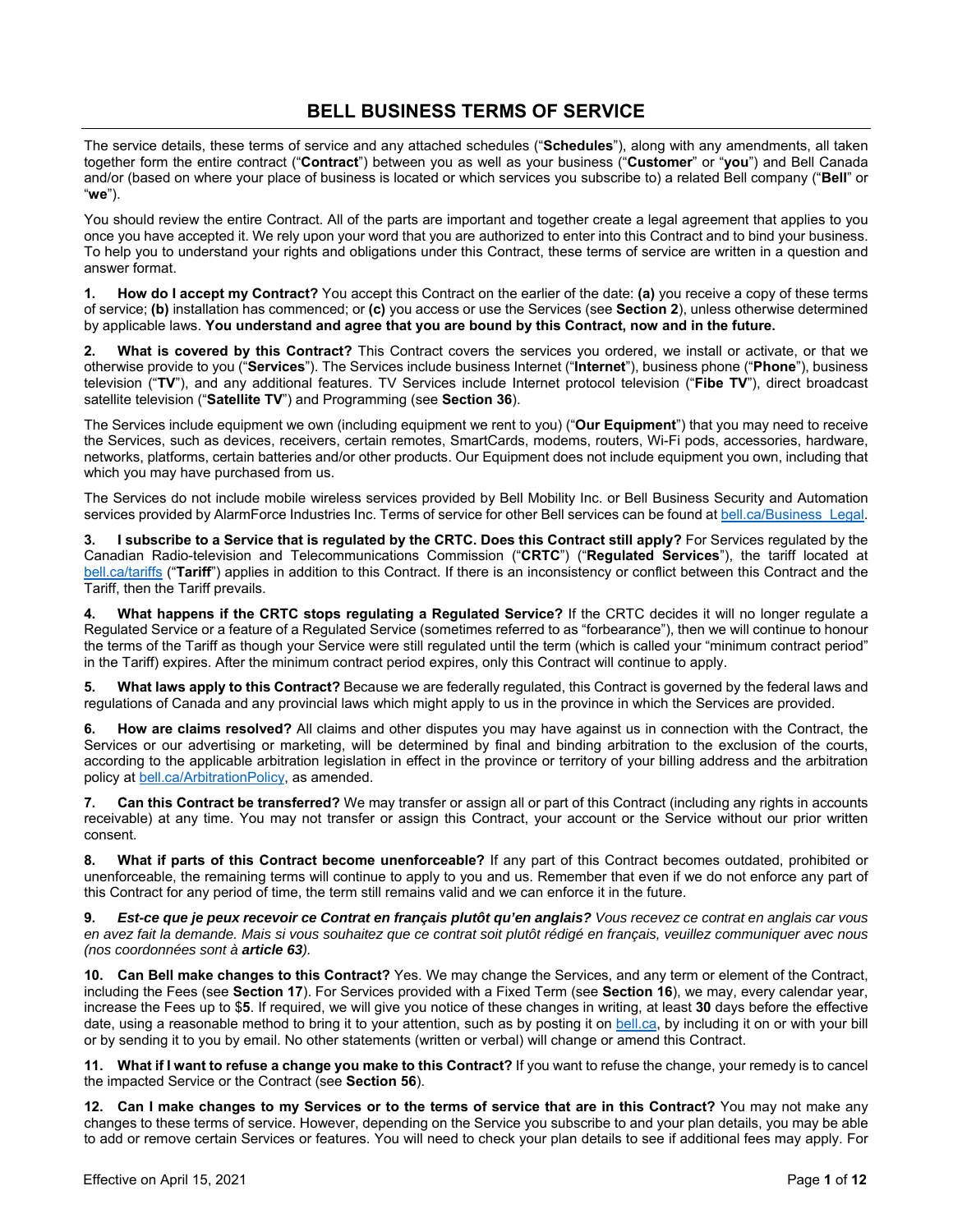more information about the Services or features that may be available, including applicable fees, contact us. For certain changes or if your account is not in good standing, you may not be able to make changes online and should contact us. Our contact information is set out in **Section 63**. For more information about making changes to TV Programming, see **Section 42**.

#### **9-1-1**

**13. Are there any times when 9-1-1 is not available?** Yes. The Services, including the 9-1-1 service ("**9-1-1 Service**"), will not work during network outages, including during planned hardware or software upgrades. As well, third-party communications services or equipment, monitored security alarms (including some monitored by us) or monitored medical devices that use the Services as a communications pathway may also not function during network outages.

In addition, the Services provided over fiber-to-the-business ("**FTTB Services**") and the Phone Services using the voice over IP protocol ("**VoIP Services**"), including 9-1-1 Service, will not work:

**(a)** during power outages if there is no battery backup, or once the battery backup has been depleted;

**(b)** if the hardware, including, if applicable, any battery used in connection with the FTTB Services ("**FTTB Equipment**") or VoIP Services ("**VoIP Equipment**") has been tampered with, damaged or relocated; or

**(c)** if the FTTB or VoIP Equipment fails, is not configured correctly or during a reboot/restart (whether spontaneous or initiated by you) of the FTTB or VoIP Equipment.

You are responsible for the supply of electrical power necessary for the FTTB Services (including 9-1-1 Service) to work. We recommend you use the battery backup feature in case of a power outage. If you do choose to use the battery backup feature, you are also responsible for the supply of the first battery and any replacement battery unless we provide a battery to you as part of Our Equipment. A fully charged, working battery offers limited standby time for applicable FTTB or VoIP Services during a power outage. You may be able to purchase a battery from us, which will be Your Equipment (see **Section 44**). Please note, if you have third-party communications services or equipment, a monitored security alarm (including some monitored by us) or monitored medical device, these services, equipment, monitored alarms or devices may not function during a power outage without the use of the battery backup feature on the FTTB or VoIP Equipment.

We recommend that you have another way of contacting 9-1-1 Service during a power outage or in the case of equipment failure, for example, a mobile phone.

You are also responsible for the proper maintenance of the FTTB or VoIP Equipment, including monitoring the battery, ensuring the battery remains charged and replacing the battery, if any, and contacting us for technical servicing when prompted to do so or as required, unless we specify otherwise.

**To the extent permitted by applicable law, we are not responsible to anyone for any inability to access 9-1-1 Service or use the FTTB or VoIP Services or the FTTB or VoIP Equipment, or for any interference with, or failure of, third-party communications services or equipment, monitored home security alarms (including Bell Security and Automation) or monitored medical devices as a result of the limitations or your failure to comply with the requirements and recommendations set out in this Section 13.**

**14. Can I access and dial the 9-1-1 Service with VoIP Services?** It depends where you are dialing 9-1-1 from ("**Emergency Call**"):

**(a) Emergency Calls made from your Service Address:** When someone dials 9-1-1 from Your Equipment (see **Section 44**) enabled for the VoIP Service and connected to the VoIP Equipment located at your Service Address (see **Section 15**), your Emergency Call is handled in the same manner as emergency calls dialed from a traditional wireline phone service, that is, the Emergency Call and the Service Address information are automatically sent to the nearest emergency response centre.

**(b) Emergency Calls made using the VoIP Service on a mobile device connected to a mobile wireless network:** When someone dials 9-1-1, the Emergency Call is handled in the same manner as emergency calls dialed from a mobile wireless phone service, that is, your emergency call and location information are automatically sent to the nearest emergency centre.

**(c) Emergency Calls made in Canada from any other location than from the Service Address or from a wireless device that is not connected to a mobile wireless network:** There are important limitations. The Emergency Call and location information are not automatically sent to the nearest emergency response centre. You must inform anyone using the VoIP Service about these limitations. The Emergency Call is first answered by a third-party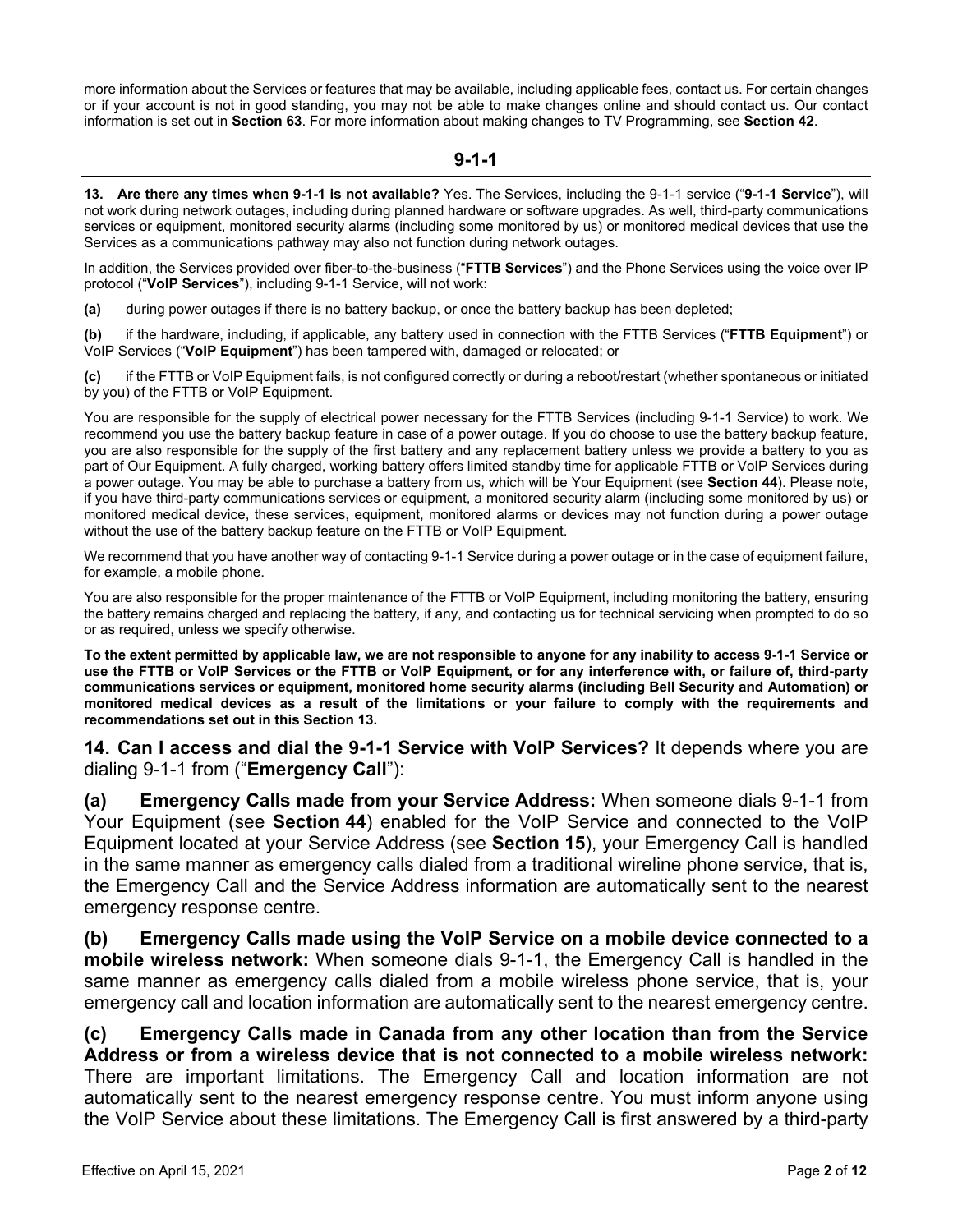operator. The person making the call must be ready to provide your location information to the operator who will then route the Emergency Call to the appropriate emergency response centre based on the information provided. If the caller cannot speak, he or she should not hang up. We make available a portal in which you can verify and update your location. This location information will be transmitted to the operator who will then route the Emergency Call based on the address in the portal. This is why it is crucial that you keep the location information up-todate in this portal.

You should always attempt to complete 9-1-1 emergency calls through the native dialer of your mobile device or from a landline. If you make a 9-1-1 call using the VOIP Service from a mobile device in a location where the mobile signal strength is low and Wi-Fi signal is strong, turn off your mobile connection to ensure your 9-1-1 call is sent over Wi-Fi. If the mobile wireless connection is not turned off, your device may keep searching for a mobile network, which will prevent your 9-1-1 call from being routed.

**(d) Emergency Calls made from outside of Canada:** Please use another phone service. An operator may answer the call but will not be able to transfer it to the appropriate emergency response centre.

## **Your Information**

**15. How can I be sure that you have accurate contact information for my account?** You are responsible for keeping the contact and payment information you provide up to date. This includes your name, the name of your business, and the name of any authorized users, mailing address, email address, phone number, credit card or bank account information and the business address where the Services are provided ("**Service Address**"). If this Contract is cancelled, you will provide us the forwarding information for final bills or correspondence if your new contact information is different from the information we have on file. all us to confirm that the information we have on file is correct. If you do not provide an accurate forwarding address you may forfeit any outstanding credits or deposits on your account.

# **Term and Renewal**

**16. How long is my Contract for my Services?** There is no set period unless you agree to a contract term of greater than **1** month (for example, **12** months) (a "**Fixed Term**") for particular Services. The Fixed Term, upon expiry, renews automatically for the same period as initially agreed to, subject to the then-applicable rates and terms of service. We will notify you of the renewal of the Fixed Term on your invoice, by email, or by any other reasonable method. If, less than **6** months prior to the end of the Fixed Term, you add a new Service, then all your Services (pre-existing and new) may be under a new common Fixed Term, at the then-applicable Fees and terms of service.

# **Fees, Billing and Payment**

**17. How do you charge me for the Services?** We invoice you monthly. Recurring charges are charged in advance. Onetime charges are charged to your account at time of order or use unless we otherwise specify. Upon cancellation, the Fees for the Services are prorated to the last day of service. Please note that a minimum subscription period may apply to certain TV Programming and Premium Sports is subject to specific billing and cancellation rules (see **Sections 43** and **38**). You may also be able to purchase certain individual pay per use services not included as part of a Service subscription (for example, PPV, On Demand services (see **Section 36**) and long distance calling). Pay per use services will be charged at the rate or charge in effect at time of purchase or use. Long distance calls are rounded up to the nearest minute, unless otherwise stated. These rates and charges may be found on bell.ca, on an on-screen purchase flow, in **Schedule A** or by contacting us (our contact information is set out in **Section 63**), and may change over time, in some cases without notice. You must pay all fees due for the Services, whether recurring or one-time charges ("**Fees**") and taxes within **30** days of the bill date or at a date specified when you ordered the Service (one date or the other, a "**Due Date**"). If payment is not received by us within **30** days of the Due Date, you will be charged interest from the Due Date on the balance owing at the compounded interest rate set out in **Schedule A**, calculated and compounded monthly from the Due Date ("**Late Payment Charge**"). If your payment is not received within **60** days from the Due Date, we may stop providing you the Services, and you may not access content stored as part of the Services, such as web pages, files and emails. This content will be archived for **30** days (i.e., up to **90** days from the Due Date). If you still have not paid by the end of the archive period, we may destroy your content. Additional Fees may apply to restore access to the content after it was archived. We are not responsible for any errors, loss of information or other mishap during the archive period or after the content is restored. If we or you cancel a Service for any reason, any recurring Fees that were billed at the beginning of the billing cycle will not be refunded. We may bill you for Fees and applicable taxes up to **12** months after the date they were incurred.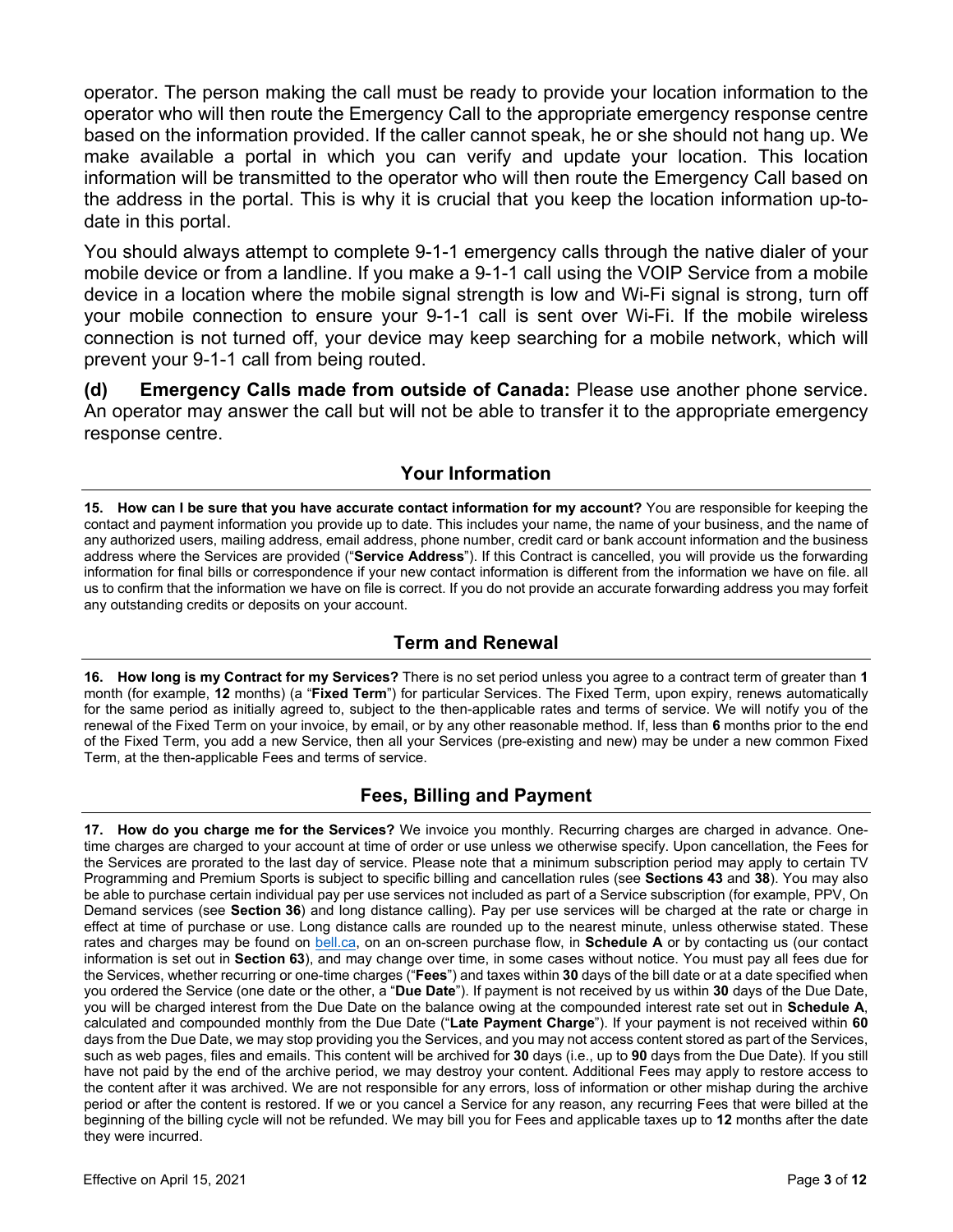**18. How can I pay my bill?** Your bill may set out acceptable payment methods which may change without notice. You may also set up a pre-authorized payment plan. By providing us a credit card or bank account (or other pre-authorized payment method) for your monthly payments, you give us the authorization to charge your credit card or debit/charge your account for all outstanding Fees, taxes and account balances due under this Contract, including any applicable Late Payment Charges, NSF charges (see **Schedule A**) and Cancellation Charges (see **Section 57**), and this constitutes our good and sufficient authority for doing so. You confirm that the credit card or bank account is in your name, is valid and has not expired. You must promptly advise us if your credit card or bank account information changes.

**19. What if I dispute a Fee on my bill?** If you question or dispute any Fees on your bill, you must do so within **90** days of the Due Date; otherwise you accept all Fees. Disputed Fees will not be considered past due unless we have conducted an investigation and concluded that the Fees are correct and there is no basis for the dispute. You must pay all undisputed portions of the Fees within **30** days of the original Due Date, failing which the undisputed portion of the Fees will be past due and you will be charged, and must pay, the Late Payment Charge for the undisputed portion.

**20. How do discounts or promotions work?** We apply any discounts, incentives or promotions (including promotional bundle or multi-service discounts or credits) to your account while: **(a)** we maintain these discounts, incentives, or promotions; and **(b)** you meet the applicable eligibility requirements. We may change any discounts, incentives or promotions and the eligibility requirements at any time. Before making changes to your Services (including Programming (see **Section 36**) or features), please review applicable restrictions and/or eligibility requirements, as certain changes may result in loss of, or changes to, discounts or promotions. Please note, promotional pricing may not apply to partial billing periods (this means, for example, if a Service is cancelled in the middle of a billing period, you will not receive promotional pricing for that partial billing period).

**21. What additional charges may be applied to my bill?** We may charge additional Fees to offset administrative, processing, environmental or service costs for your account (for example, Fees for collections efforts due to non-payment or returned payments, suspension, disconnection or reactivation of the Services). These charges may be found on bell.ca, in **Schedule A**, or by contacting us (our contract information is set out in **Section 63**), and may change over time.

**22. Am I responsible for usage charges over my plan limits?** Yes, any usage in excess of the limits applicable to the Service subscribed to will be charged to you at the rates set out in your Contract or published on bell.ca. It is your responsibility to monitor and manage your monthly activity and to ensure your usage remains appropriate to your Service package. In addition to your usage, please note that certain Equipment (see **Section 44**) and related software used with the Services may automatically and without notice, generate usage. Such usage may include the transmission of data required for the management of the Services and/or the Equipment. You are responsible for all data usage charges, whether resulting from your activity or generated automatically.

**23. What if I have another account with a Bell Company that is in arrears?** If you have another account with a Bell company that is in arrears, we may bill you for, collect or set off any amounts owed to these companies. We may also refuse to provide you with any Services if you do not pay amounts owed to these companies. The "**Bell Companies**" include: Bell Canada, and other brands it operates (Bell Smart Home, Bell Aliant, Bell Aliant Smart Home, Bell MTS, Bell MTS Smart Home, DMTS, KMTS, Ontera, Virgin Mobile Canada), Bell Media Inc., Bell Mobility Inc. and other brands it operates (Lucky Mobile, Solo Mobile and Virgin Mobile Canada), Bell Satellite TV operated by Bell ExpressVu LP, and other affiliates and the brands they operate (Cablevision du Nord de Québec, Groupe Maskatel LP, NorthernTel LP and Télébec LP).

# **Responsible Use of the Services**

**24. How does Bell help to ensure fair network access, efficient operation and the responsible use of the Services?** We work hard to ensure fair network access to all users and the continuous, efficient operation of the Services. We may manage network resources using methods which include: **(a)** prioritization or deprioritization of network access; and **(b)** Internet traffic management practices such as allocation of bandwidth (which may impact speeds), filtering for spam and malicious or illicit content, anti-virus mechanisms or other measures to protect the integrity of the network (such as the blocking of your traffic or other traffic in the event of denial of service attacks), all in a manner consistent with applicable law. For a description of our Internet traffic management practices, please visit bell.ca/ITMP. In addition, we enforce the rules in the "**Responsible Use Policy**" set out in **Schedule B**. You must comply with the Responsible Use Policy and all applicable laws when using the Services. We have the right (but not the obligation) to monitor the Services (electronically or otherwise), including your use of the Services and the location of any Equipment (see **Section 44**) receiving the Services. From time to time, we may ask you to connect the Equipment to a specific network so that we may verify its location and you must immediately do so. We may monitor or investigate any content, use of Programming (see **Section 36**) or your use of our networks, including bandwidth consumption and how it affects operation and efficiency of the network and Services. We may disclose any information necessary to satisfy any law, regulation, governmental or other lawful request from any applicable jurisdiction or as necessary to operate and optimize the Services and to protect itself or others and ensure the Services are not being used contrary to the Responsible Use Policy.

**25. How can I help protect my account?** You are responsible for the protection of your account(s) and password(s) and for all use of your account, the Services and Equipment by yourself and other users (authorized or not). You must also protect your computer systems, software, and the Equipment (see **Section 44**) from theft, unauthorized use and system corruption. We may require you to create passwords or encryption keys to use certain Service. If you lose these passwords or keys, your content may be lost and we may not be able to retrieve it. You are responsible to back up and safeguard your data, including your email and voicemail messages. We may delete your data if the Service is cancelled, or if you fail to access it within a certain period of time (as we determine). If you have concerns about unauthorized persons ordering Services without your permission, you should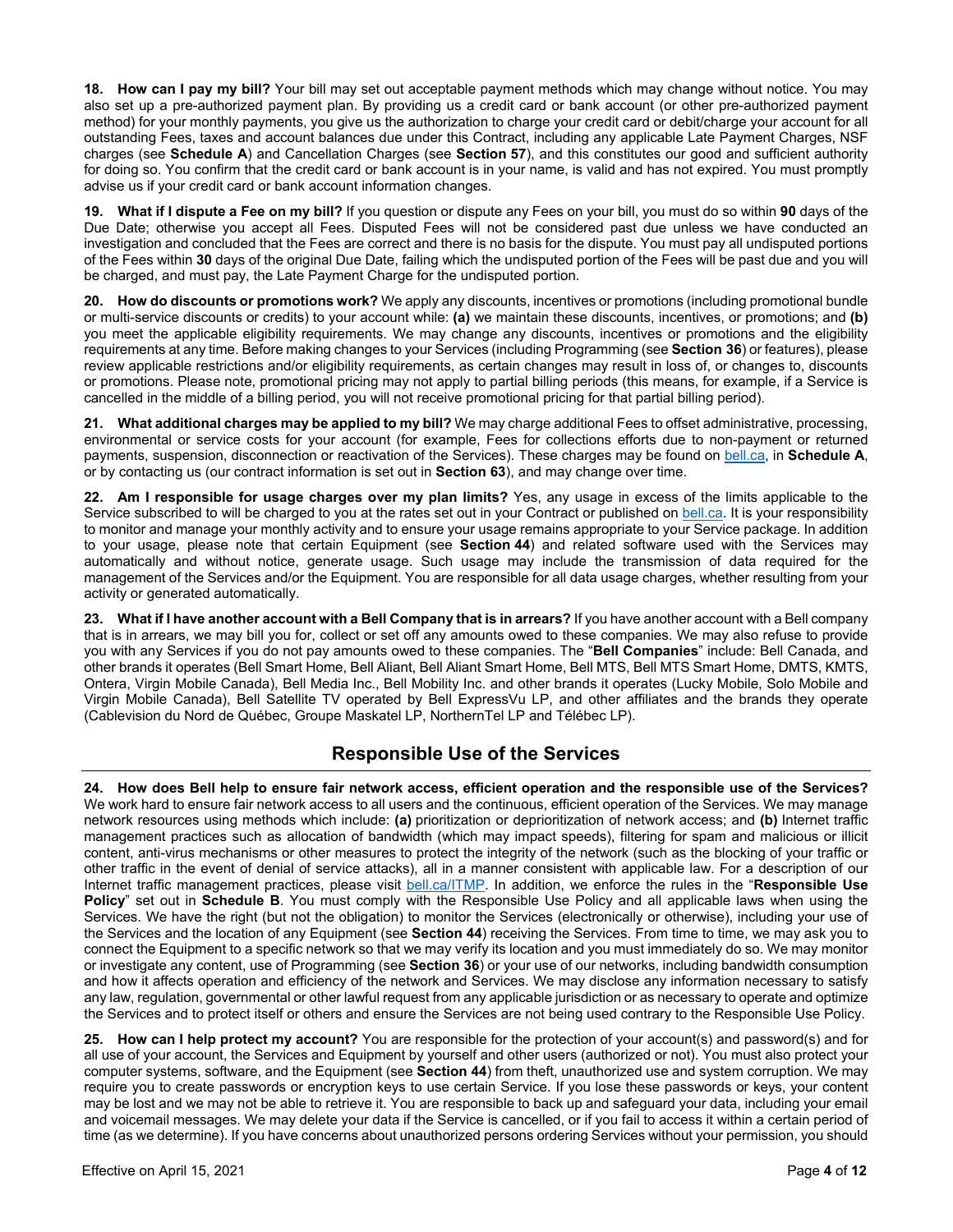investigate the appropriate use of parental controls, passwords and personal identification numbers (PIN) for your account, depending upon the Service you are concerned about.

**26. What am I responsible for if my account is compromised?** You must notify us immediately if you suspect unauthorized use of the Services or if Our Equipment is lost or stolen. You are responsible for payment of all Fees and taxes charged to your account, whether authorized by you or not, which is why it is so important to protect your account and keep account information (including authorized users) up-to-date. You cannot share any of your account or authentication credentials (for example, any username or password) that may be used to access any Services other than on your business premises at your Service Address.

#### **Services**

**27. Do I need to do anything to help you provide the Services to me?** Where required, you shall: **(a)** appoint us to act as your agent solely to ensure we can provide you with the requested Services, including (if necessary) cancelling services with your current service provider(s) and ensuring our right to access and use the inside wiring at your Service Address; and **(b)** provide us (including our third-party agents or contractors) access to your property or premises for installation, maintenance and related purposes, as more particularly described in these terms of service. We are not responsible for the state or condition of existing wiring or Your Equipment (see **Section 44**) and may require repairs or modifications in order to install the Services. We, or our third party providers, may require that you install software on Your Equipment. In doing so, the right granted to you is limited to a non-exclusive licence to use that software for your own use, on certain of Your Equipment, while you subscribe to the applicable Service.

**28. What if I am experiencing technical issues with the Services?** Please contact us for technical support. When providing you with technical support, you agree that we (including third-party service providers who may be located outside of Canada) may access, take control of the Equipment by remote control, including the installation and, where applicable, de-installation of certain software. Our technical support contact information is set out in **Section 63**.

**29. Are there circumstances when you might not be able to provide the Services I ordered?** Unfortunately, yes. The check(s) we completed when you placed an order for the Services are preliminary. The performance and availability of the Service may depend on several factors, including the location of Equipment (see **Section 44**), the structure to which the Equipment is attached, the configuration of the Equipment, demands on the network and/or network congestion, weather conditions, geography or even third-party restrictions that we do not control. We have the right to provide the Service (including Our Equipment) that we find better suited to your particular circumstances. Certain Services may not be available and/or offered from time to time and we may cancel such services as set out in **Section 60**. We may not be able to provide the Services (including certain of Our Equipment) to you up to, including, and after installation or we may refuse to provide a Service to you, if in doing so, we would have to incur unanticipated, unusual or unreasonable expenses (such as securing rights of way or special construction or providing service to certain conference or adult services or to high-cost areas to an extent not supportable by your rate plan and Fees).

**30. Do I own the numbers/identifiers that you assign to me?** No. We may issue or assign to you certain unique identifiers for the Services (for example, a phone number, IP address, email address, web space URL, host name, etc.). You do not own or acquire any right in any assigned number or identifier. We may change, withdraw or re-assign any number, email address or other identifier.

**31. What if a Service requires that I provide a domain name?** You either have to provide your own domain name or we may offer a Service through which we can register or renew one for you, subject to availability and the applicable Fees. In both cases, you are responsible for keeping the domain name active with the relevant third-party registrar (for example, CIRA for the top-level domain .ca). If we register or renew a domain name for you, we are independent from the third-party registrars and we are acting only as that third-party's reseller. You therefore must agree to the terms set out by the third-party registrar and consent to the public disclosure of WHOIS information. We are not responsible for the third-party registrar's actions or decisions. The applicable Fees are non-refundable.

**32. Do I own the web site you designed as part of web site design Services?** When you order Services which include web site design, we build a web site which may be custom-designed or based on our templates, with the content you provide, and according to your specifications. The content you provide remains yours. But all rights relating to the other elements of the web site (such as the template, software, hardware, documentation and the web site itself, whether they are created by us or a thirdparty provider) remain the property of the third-party provider or ours. We, or our third-party provider, only grant you a licence to use the designed web site for you own use, with our hosting Services. This licence is perpetual, non-exclusive and you cannot transfer it to anyone else. You cannot reproduce, modify reverse engineer, or create derivative works of the designed web site (such as printed materials or trade-marks).

**33. How do I transfer the Services (including a phone number provided to me)?** The process depends on whether you are transferring services (or a phone number) to or from Bell.

**(a) Transfers to Bell.** We will request your existing service provider to "transfer-in" or "port-in" your existing assigned phone number and/or transfer your existing service(s) if you: **(i)** confirm that you have the right to make the request; **(ii)** authorize us to share with your existing service provider your information relevant to the transfer request (which may include personal information); and **(iii)** complete and sign any required request form. You are responsible for payment of fees owed to your existing service provider, including any applicable cancellation charge.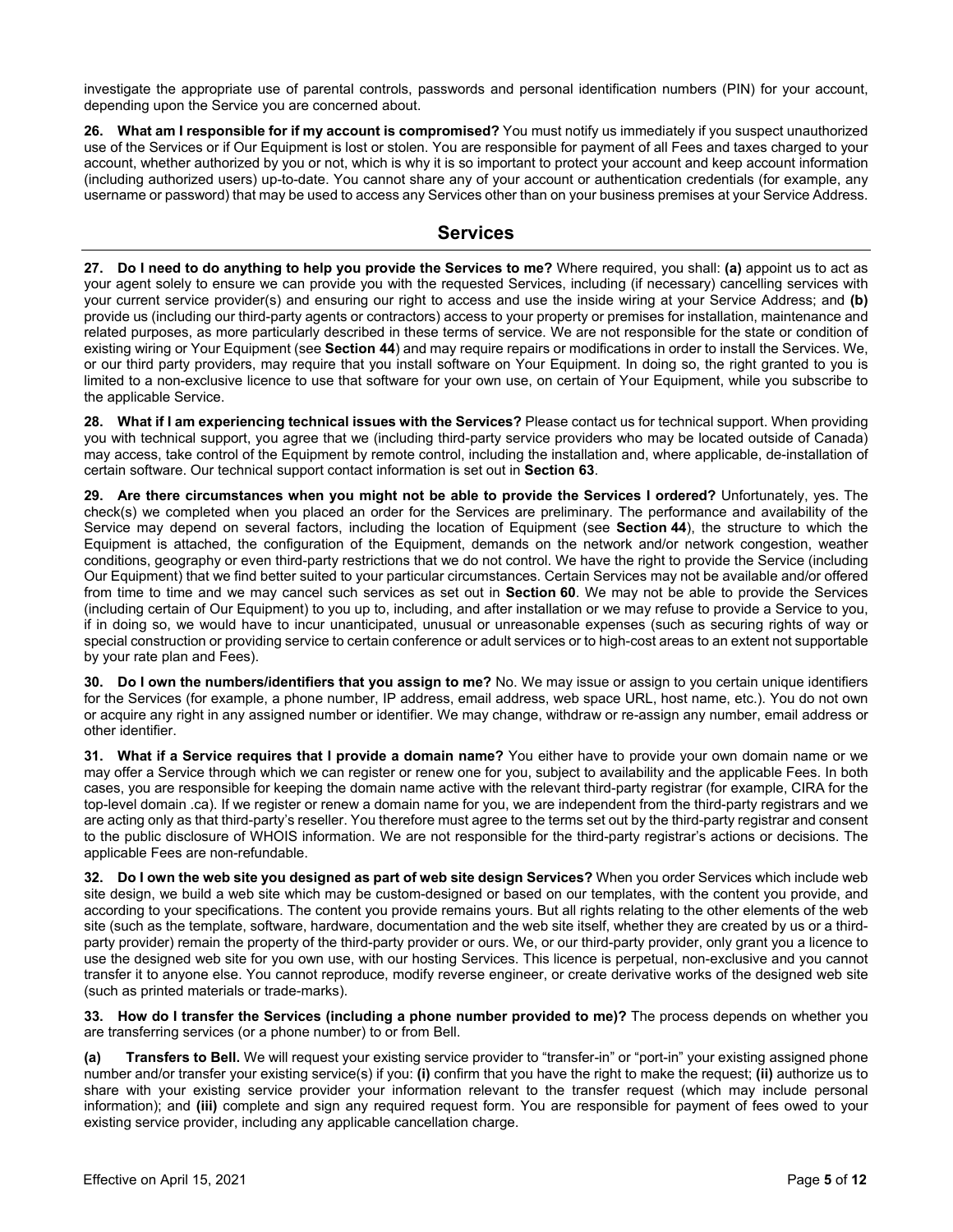**(b) Transfers from Bell.** Upon your request or at the request of your new service provider, if your assigned account, phone number and/or Bell Services are active, we will, upon cancellation of the applicable Services, process a transfer request (or in the case of a phone number assigned to you, a "transfer-out" or "port-out" request), to your new chosen service provider. You are responsible for all Fees and taxes associated with the transfer from us, including any applicable Cancellation Charges (see **Section 57**).

We are not responsible for any interruption, disruption, disconnection of any services or loss of any promotions associated with a transfer request. Before your new service provider cancels a Service on your behalf, it is your responsibility to review the impact such cancellation may have on your eligibility for any discounts or promotions associated with any other Services. A transfer request does not include the transfer of any associated services (including voicemails), or Our Equipment.

**34. Am I responsible for content that I provide in connection with the Services?** We assume that you own any content you post, upload, store, transmit or communicate to others using the Services, including data, documents, videos, music, photos, etc. or that you have the necessary rights to use it. You are responsible for this content. We are not responsible for the unauthorized use or distribution of this content (including third-party content).

**35. Can you use my content?** To provide the Services, we may need to use, copy, adapt, transmit, display, publish and perform, distribute and create compilations and derivative works from your content. By agreeing to receive the Services, you waive your moral rights and you authorize us to perform these activities in relation to your content anywhere in the world, solely as required for us to provide you the Services. You acknowledge that we may store your content so you can access such content, but that if you fail to access such content within a certain period of time (as determined by us), or if the applicable Service is cancelled, we may delete such content without notice to you.

**36. What content do you provide?** We provide content as part of certain Services, including programming packages and subscriptions, pay per view ("**PPV**") services, on-demand ("**On Demand**") services, à la carte programming, interactive services, applications and any other related Services that we provide to you ("**Programming**"). Certain Programming, features and/or services (for example, PVR, PPV, and On Demand services) may not be available with certain Services.

**37. What are the rules for PPV and On Demand services?** All sales of PPV or On Demand Programming are final. If we are unable to provide any PPV or On Demand Programming that you have ordered, upon request, we will credit you the amount charged for that PPV or On Demand Programming. To the extent permitted by applicable law, we are not responsible for cancelled events or failure to provide any PPV or On Demand Programming. Certain PPV or On Demand Programming may only be ordered if you also subscribe to other Programming. You must have a continued subscription to the TV Service to access PPV or On Demand Programming. On Demand Programming on Satellite TV may be subject to data usage charges.

**38. What are the rules for premium sports Programming?** When you subscribe to premium sports Programming ("**Premium Sports**"), your subscription continues from season to season at the then-applicable rate and may be billed on an installment basis. You will be provided with notice of the applicable pre-season cancellation deadline before the season starts, so that you may cancel your subscription without charge. If you cancel after the applicable pre-season cancellation deadline, you must pay the full amount (or any remaining installments) for the season. No credit or refund will be provided after the pre-season cancellation deadline.

**39. Is the Programming I subscribe to always available?** All Programming is provided on a "subject to availability" basis and is subject to change. Certain Programming, including sports events, may be "blacked out" in your area of reception sometimes for copyright or other reasons. Programming may also be discontinued by the Programming provider or subject to temporary interruption due to causes outside of our control (such as the weather or satellite failure). Any refund or credit for interruptions or unavailability is entirely in our discretion. We will not refund charges or credit you for any blackout period.

**40. Can I display the Programming to anyone and anywhere?** The right we give you to receive and view the Programming is for your business, and that of any person that is on your business' premises which you listed as your Service Address, at no charge. Other than as we authorize it for viewing on your business premises, you agree not to access, receive, listen to or view (or try to access, receive, listen to or view) any of the Programming outside of your Service Address. Your Service Address cannot be an entertainment or sports venue such as a theatre, cinema or arena. You may not maintain multiple receivers on one account that are active at different locations simultaneously. You cannot share any of your account or authentication credentials (for example, any username or password) that may be used to access any Services other than on your business premises at your Service Address.

**41. Can I rebroadcast or copy the Programming I subscribe to?** No. The Programming may not be rebroadcast, copied, transmitted or performed in any form, and no admission may be charged or any other consideration received by or for your benefit from any third-party in return for allowing such third-party to listen to or view any Programming we provide.

**42. Can I make changes to the Programming I subscribe to?** Yes. You may order new Programming (and obtain information about applicable charges) or downgrade your Programming by contacting us (our contact information is set out in **Section 63**).

**43. Is there a minimum subscription period for certain Programming?** Yes. Certain Programming may be subject to a minimum subscription period and if so, we will let you know. We will deactivate this Programming effective as of the next billing cycle date after we receive your request. No credit or refund will be payable in respect of such cancelled or downgraded Programming. Premium Sports is subject to specific cancellation rules (see **Section 38**).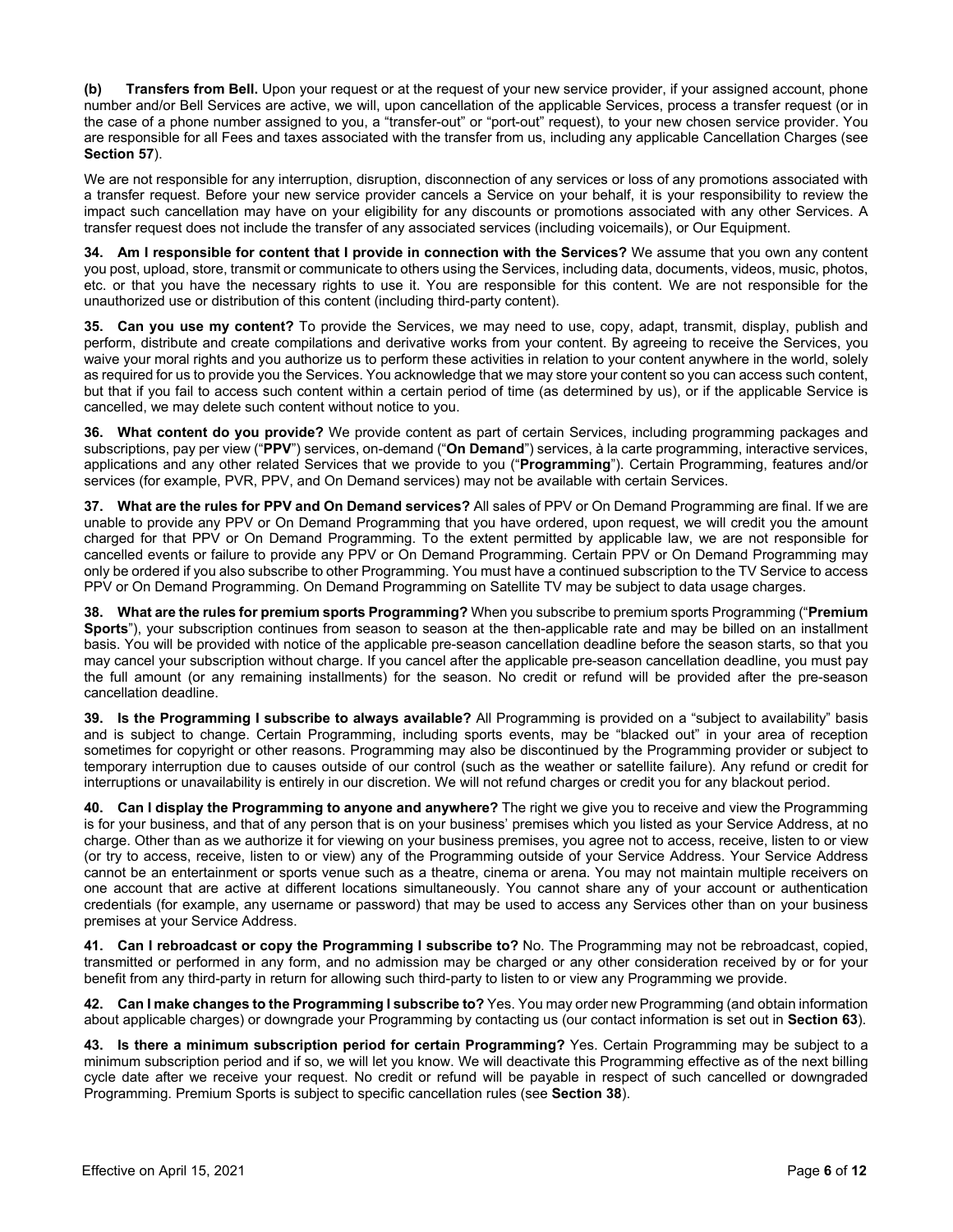**44. Who is responsible for the Equipment I need to use the Services?** You are responsible for the equipment, devices and systems you own, for example, your computer, TV, streaming player ("**Your Equipment**") and any of Our Equipment you use with the Services (together, "**Equipment**") and all associated risks. You are responsible for maintaining safe access to and the security of the Equipment, and any data backup required, is your responsibility. You must take reasonable care of Our Equipment and maintain it in good working condition following the manufacturer's recommendations ("**Good Condition**"). We may replace, upgrade or modify Our Equipment required for the use of the Services, migrate your Services to other networks or platforms, or change suppliers. You must ensure that at all times Your Equipment meets our minimum requirements (see bell.ca/minreq) to use the Services and is compatible with Our Equipment.

**45. How is the Equipment installed?** Our Equipment can only be installed and activated by us at the Service Address, unless we make a self-installation option available (self-installation may also be available for other Equipment). If you choose any selfinstallation option, you are responsible for and assume all risks and liability associated with installation and use, including any deviation from any recommendation provided on the set-up and use of the Equipment. The installation of the Equipment may be subject to installation or activation charges. If you miss your installation appointment, we may, in our discretion, charge you a missed appointment fee representing an estimate of damages we suffered as a result.

**46. What happens if the Equipment becomes out of date?** We may change the minimum requirements for the Equipment, and the Equipment may need to be updated or replaced. If you fail to do so, the Equipment might not be adequate to access or use the Services and your only remedy is to cancel the affected Services. We do not guarantee that the Services will be compatible with all system configurations.

**47. Do you provide software updates?** You agree that we can install, modify or remove our (or other) software on Your Equipment to the extent such downloads are reasonably necessary for the continued efficient operation of your Services. For example, without additional notice, we may update or upgrade, modify or remove the software to ensure it remains compatible with and functions properly with any technological improvements to the Services. These installs, modifications, updates or removals may be required for you to continue receiving the Services.

**48. Can I move the Equipment once it is installed?** Unless we tell you otherwise, you must not use, alter or disturb any Equipment or the inside wiring in any way that might impact the provision of the Services. Remember that additional Fees may apply if any repair or restoration is required unless we tell you otherwise.

**49. What are my Equipment options?** You may be able to purchase equipment from us that is needed to receive the Services (for example, TV receivers). You may also be able to rent Our Equipment needed to receive the Services. Our Equipment will remain our property, unless you exercise an option to purchase Our Equipment. We may, in our discretion and at any time, replace any part of Our Equipment with new or refurbished equipment of comparable functionality. Please note that all SmartCards always remain our property even in the case of Satellite TV receivers purchased by you. Any limited warranties found in the user manuals of Our Equipment do not apply to Our Equipment which is rented.

**(a) What happens if the Equipment is lost, stolen or damaged?** If you rent Our Equipment, the risk of loss, theft or damage passes to you upon the earlier of: **(i)** you taking possession of Our Equipment; or **(ii)** the completion of the installation of Our Equipment. You are responsible for replacing Our Equipment at your own cost and for all Fees incurred as a consequence of its loss, theft, destruction or damage. To the extent permitted by applicable law, we may, in our discretion, enter onto your property and inspect, maintain, repair, relocate or replace Our Equipment as needed.

**(b) When do I return the Equipment?** You will follow our instructions regarding the return of Our Equipment, which must be returned in Good Condition (reasonable and normal wear and tear excepted) within **30** days from: **(i)** the cancellation (by you or us) of the applicable Service or this Contract; or **(ii)** upon our request.

**(c) What happens if I don't return the Equipment or return it damaged?** To the extent permitted by applicable law, if you fail to return any of Our Equipment as we require in Good Condition within **30** days, we may charge the Equipment non-return fees as set out in **Schedule A**, plus applicable taxes.

**(d) What happens to the Equipment when it is no longer useful?** Upon cancellation, or at the end of Our Equipment's expected useful life (as we determine), we may **(i)** attend at your Service Address to remove Our Equipment (in whole or in part) subject to a removal fee, in which case you will obtain and grant, at your cost, all approvals necessary for us to attend at your Service Address for de-installation and removal of Our Equipment; **(ii)** abandon and leave Our Equipment (in whole or in part) at your Service Address; or **(iii)** request that you return Our Equipment as set out above.

### **Warranties and Our Liability**

**50. Are there any warranties on the Services?** To the extent permitted by applicable law, we make no warranties, representations, claims, guarantees or conditions of any nature, express or implied, including fitness for a particular purpose, merchantability, title or non-infringement, with respect to any Services. We assume no liability for any claims, damages, losses or expenses arising out of or otherwise relating to the unavailability of any Services (including any service outage), even where such unavailability occurs after installation of the Services.

**51. Are credits issued for service outages?** Any credit or refund for any service unavailability or service outage is entirely at our discretion.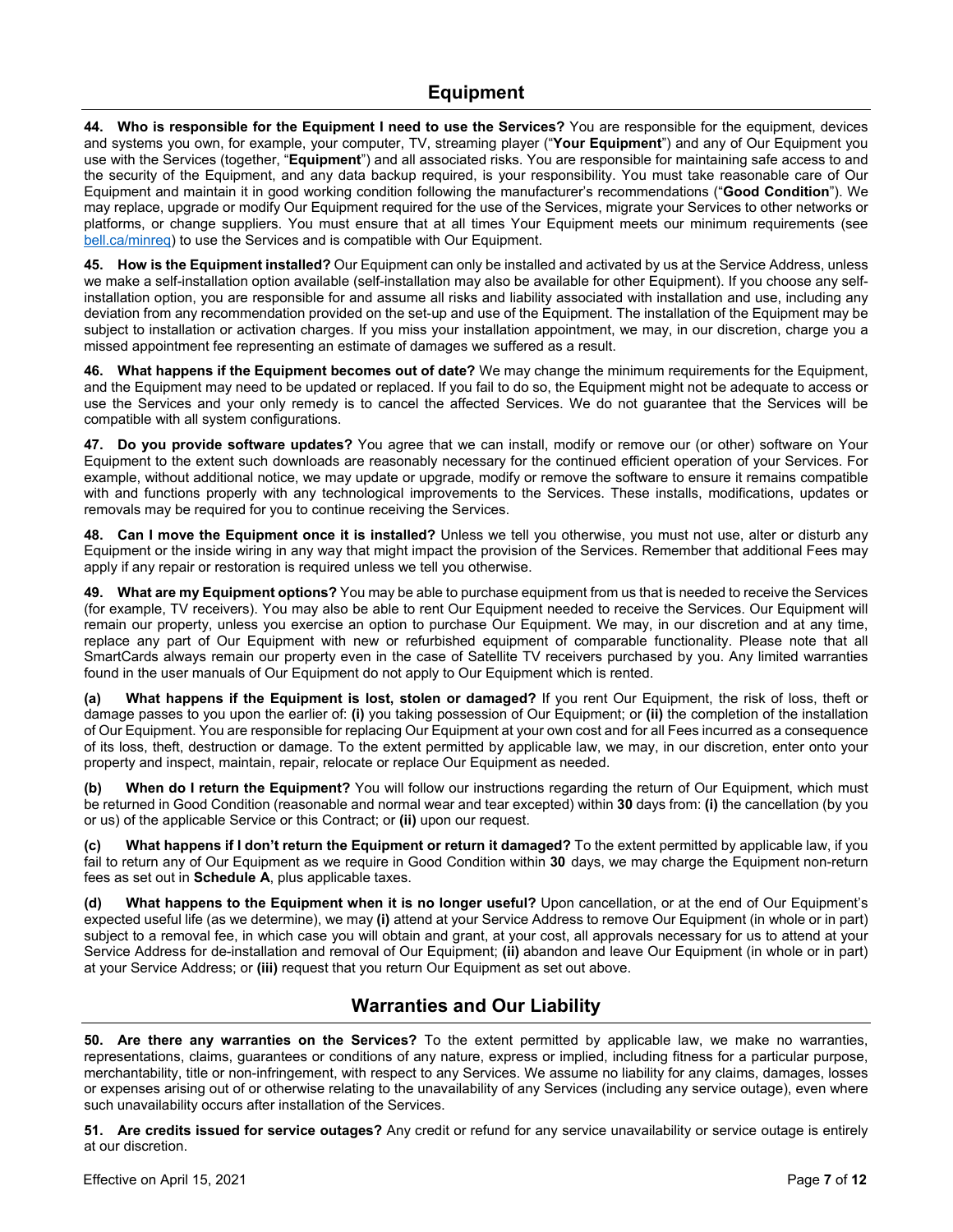**52. Are there any warranties on purchased Equipment?** To the extent permitted by applicable law and unless otherwise expressly provided for in writing, we make no warranties, representations, claims, guarantees or conditions of any nature, express or implied, including fitness for a particular purpose, merchantability, title, non-infringement, and exclude the application of any legal warranty, with respect to Equipment that you purchase, or otherwise acquire title to and ownership of, from us. Your Equipment may have a manufacturer's warranty. Please review any manufacturer's warranty to understand what protection it offers and how long it lasts. Check the materials provided with Your Equipment for any applicable warranty.

**53. How does Bell limit its liability? To the extent permitted by applicable law, our liability for negligence, breach of contract, tort or other causes of action, including fundamental breach, is limited to payment, upon request, for actual and direct damages of a maximum amount of the greater of \$20 or an amount equal to the service fees payable during any service outage. Other than the foregoing payment and to the extent permitted by applicable law, we are not responsible to anyone for any damages, including direct, indirect, special, consequential, incidental, economic, exemplary or punitive damages.** 

**54. Are there any circumstances when Bell has no liability at all?** In addition to the circumstances described elsewhere in this Contract where we already stated we are not responsible for any claims, losses, damages or expenses, to the extent permitted by applicable law, we are not responsible for any claims, losses, damages or expenses relating to: **(a)** our entry onto your property to inspect, maintain, repair, relocate or replace any of Our Equipment; **(b)** any missed installation or other appointment for the Services; **(c)** de-installation or removal of Our Equipment; or **(d)** distribution of content by you or third-parties. More generally, to the extent permitted by applicable law, we will not be responsible for failing to meet obligations due to causes beyond our reasonable control, including work stoppage, labour disputes and strikes (including those involving Bell Companies), pandemics, war, terrorism, civil insurrection, any law, order, regulation or direction of any government, failure of the public power grid, any unlawful act or omission, your failure to comply with this Contract, or any act or omission of a third-party, such as telecommunications carrier whose network is used in establishing connection to a point which we don't directly serve, acts of nature and all other force majeure events.

**55. Do these sections about your liability apply to third parties?** Some parts of the Services (including software) may be provided to you by our third-party providers. These third-party providers are intended to be beneficiaries of this Contract and as such, this Contract, including this section on our liability, also applies to them.

### **Cancelling and Suspending the Services**

**56. How can I cancel my Services?** We'll be sorry to see you go, but if you need to, you may contact us to cancel some or all of your Services with the date on which you want the cancellation to be effective (subject to any minimum subscription periods that may apply to certain Programming and the Premium Sports cancellation rules). Our contact information is set out in **Section 63**.

**57. What charges am I responsible for when my Services end?** Upon cancellation, you must pay all amounts owing, including all Fees and applicable taxes for Services which have been provided up to your last date of service. As noted, a minimum subscription period may apply to certain Programming and Premium Sports is subject to specific cancellation rules. In addition, to the extent permitted by applicable law, if you cancel a Service that is subject to a Fixed Term prior to its expiration date, or if we cancel for cause your Service that is subject to a Fixed Term, then you must pay the cancellation charge applicable to that Service set out in **Schedule A** ("**Cancellation Charge**"), plus applicable taxes. The Cancellation Charge is not a penalty; it is an estimate of damages we suffered as a result of your early cancellation of the Services.

**58. What happens if I cancel my Services prior to activation?** To the extent permitted by applicable law, if you cancel your order prior to activation of any Service you may be charged a cancellation fee, plus applicable taxes, representing an estimate of damages we suffered as a result of your failure to activate the Service.

**59. Can my Services be cancelled or suspended?** Yes, at any time we can, without notice and for cause, suspend or cancel the Services in whole or in part (including blocking numbers or area codes or disconnecting your access to Programming), or disable Our Equipment. Cause includes the situations listed below:

**(a)** you breach or fail to comply with any part of the Contract, including if: **(i)** you fail to pay in accordance with this Contract, you are late paying any deferred amounts under any payment arrangements with us, or you have previous past due amounts owing to us or a Bell Company referred to in **Section 23** (see **Section 19** if you dispute any Fees that are past due); or **(ii)** you (or any user, authorized or not) fail to comply with the Responsible Use Policy; or

**(b)** your use of the Services is not consistent with your ordinary usage patterns.

In taking any action under this **Section 59**, we will comply with the CRTC's Deposit and Disconnection Code , as applicable.

**60. Can my Service(s) or my Contract be cancelled?** Yes. To the extent permitted by applicable law, we can cancel any Service or this Contract upon a minimum of **30** days' prior written notice to you, including where we stop offering a Service to which you subscribe.

**61. Do I still have to pay if my Services are suspended?** Yes. You are responsible to pay for the Services (including Our Equipment) even while suspended. If the reason for suspension has not been resolved within **14** days from the suspension date, we may cancel the Service and recover any of Our Equipment. If you wish to resume your subscription to any Service, you shall pay any amounts owing and the applicable installation and/or (re)activation fee set out in **Schedule A**, plus applicable taxes.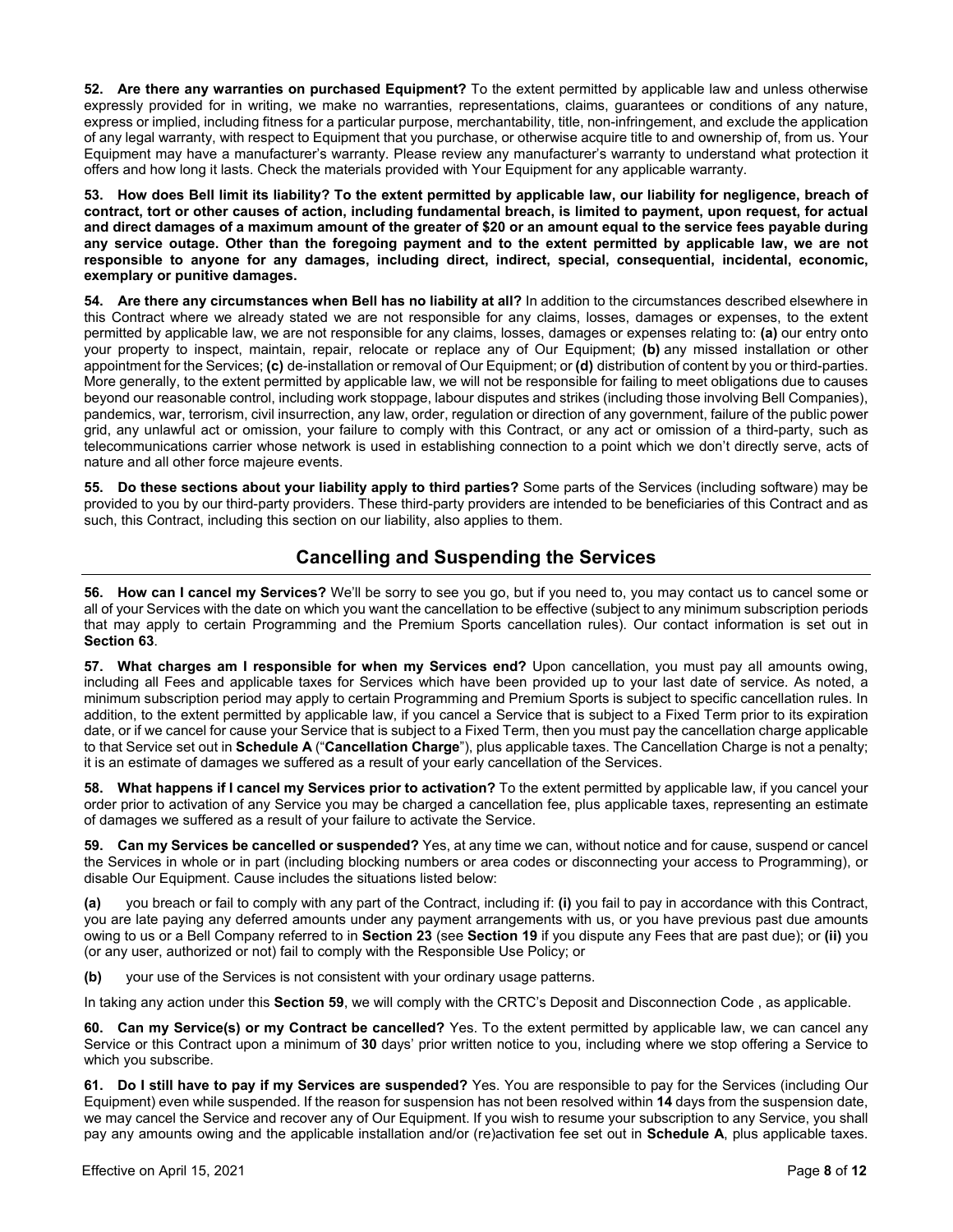You are responsible for notifying any third-party providers of services, merchandise or information of the cancellation of the Services or this Contract.

**62. Does any part of this Contract continue after cancellation of the Services?** Yes. Rights and obligations which by their nature continue beyond cancellation will continue to survive and remain in effect even after the applicable Service or Contract has been cancelled. This includes, but is not limited to, the following sections: **Section 15 (Your Information), Sections 17-23 (Fees, Billing and Payment), Sections 44, 49 (Equipment), Sections 50-54 (Warranties and Our Liability), this Section 62 and the last paragraph of Section 13.**

#### **Get More Information/Contact Us**

**63. How do I contact Client Care?** If you have any questions or concerns about the Services or your Contract, we'd be happy to help. Contact information is provided below. Please note, the Internet, Phone, Fibe TV, Services are provided by (and your Contract is with) Bell Canada; the Satellite TV Service is provided by (and your Contract is with) Bell ExpressVu LP.

| <b>Contact Information</b>                                                                                                              | <b>Technical Support</b>                                                                                                                |
|-----------------------------------------------------------------------------------------------------------------------------------------|-----------------------------------------------------------------------------------------------------------------------------------------|
| By phone (Internet, Phone, Fibe TV,<br>Satellite TV):<br>From Ontario or Québec:<br>310 BELL (2355)<br>From elsewhere:<br>1888 333-2811 | By phone (Internet, Phone, Fibe TV,<br>Satellite TV):<br>From Ontario or Québec:<br>310 BELL (2355)<br>From elsewhere:<br>1888 333-2811 |
| Online chat:<br>bell.ca                                                                                                                 |                                                                                                                                         |
| For information about how to escalate complaints within Bell, visit:<br>bell.ca/heretohelpbusiness                                      |                                                                                                                                         |

**64. Do you provide tools to help manage my bills?** Yes. Through Business Self-serve (business.bell.ca/self-serve), we provide tools to view your bills. Visit Business Self-serve (business.bell.ca/self-serve) to set up your profile. By calling 310-BELL, the self-serve menu offers some billing functions.

**65. What if I have an unresolved complaint?** If you have a complaint that we have been unable to resolve to your satisfaction, you can contact the Commission for Complaints for Telecom-television Services ("CCTS"): P.O. Box 56067 – Minto Place RO, Ottawa, Ontario, K1R 7Z1. Toll-free: 1 888 221-1687. TTY: 1 877 782-2384. Fax: 1 877 782-2924. Email: response@cctscprst.ca. CCTS website: ccts-cprst.ca.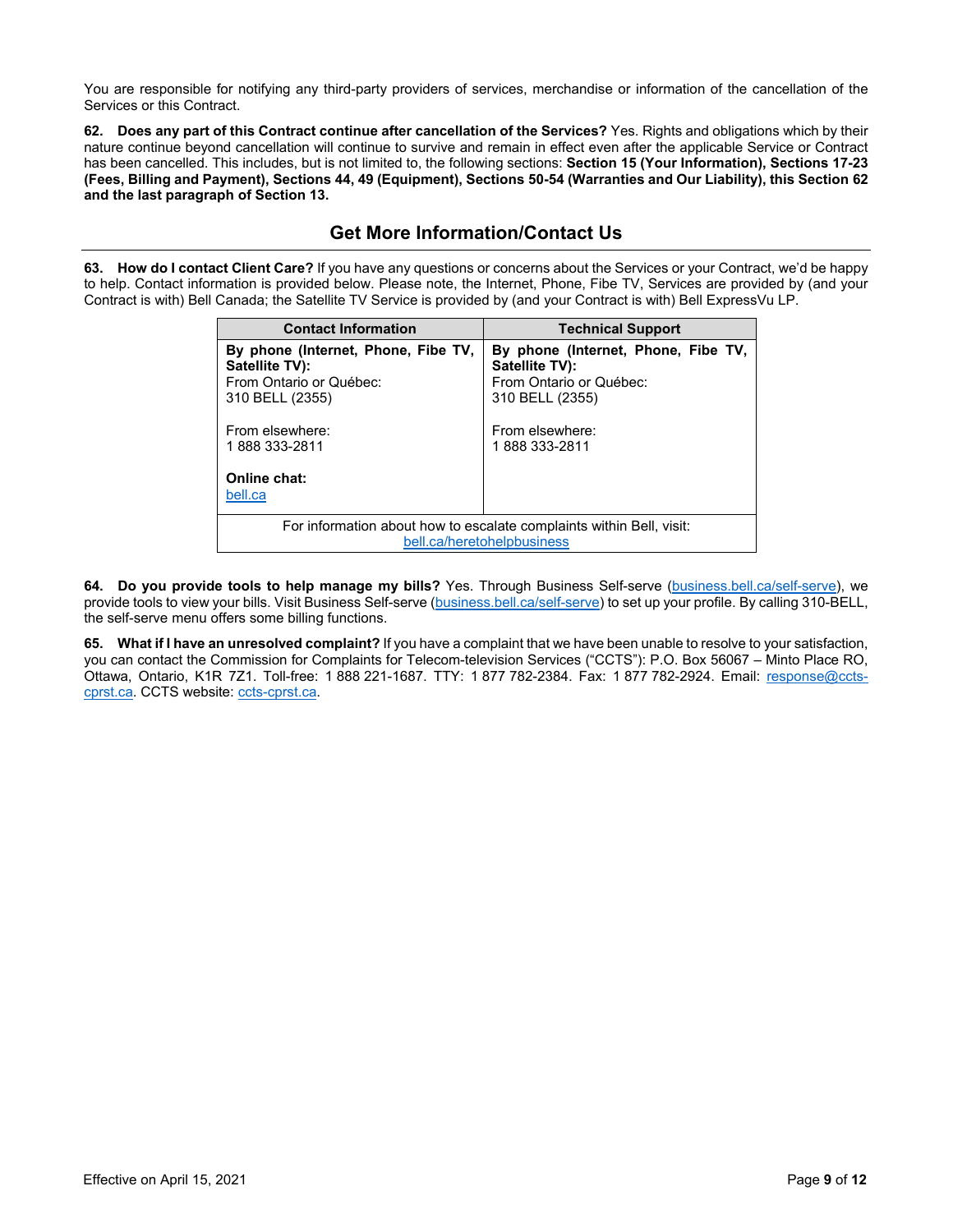# **SCHEDULE A: FEES**

In addition to the Fees set out in your service details or on bell.ca, to the extent permitted by applicable law, you may be subject to some of the following account or service Fees or charges. All Fees and charges are subject to change in accordance with the Contract. All Fees and charges are subject to applicable taxes and are per occurrence unless we specify otherwise. Additional Fees not set out below may apply depending on the Service ordered and your Service Address. We will notify you of any such additional Fees prior to being charged. Fees may be lower in certain locations, cases or where required by law.

| <b>ACCOUNT FEES</b>                                      | <b>AMOUNT</b>                         |
|----------------------------------------------------------|---------------------------------------|
| Late Payment Charge                                      | 3%/month or 42.576%/year              |
| NSF / Returned Payment / Pre-Authorized Payment Denial * | \$15.50                               |
| Payment made through Client Care                         | \$2.00/bill; online payments are free |

| <b>SERVICE FEES</b>                                                               | <b>AMOUNT</b>                                                                                                             |  |
|-----------------------------------------------------------------------------------|---------------------------------------------------------------------------------------------------------------------------|--|
| <b>Phone</b>                                                                      |                                                                                                                           |  |
| Early Cancellation Charge per access *                                            | 50% of monthly rate before credits<br>up to \$25.00/month X no. of months remaining<br>in the Fixed Term; max. \$500.00   |  |
| <b>Internet</b>                                                                   |                                                                                                                           |  |
| Early Cancellation Charge* per access                                             | 50% of monthly rate before credits<br>up to $$25.00/m$ onth X no. of months remaining<br>in the Fixed Term; max. \$500.00 |  |
| Web                                                                               |                                                                                                                           |  |
| Early Cancellation Charge* - Web Site Design                                      | Monthly rate X no. of months<br>remaining in the Fixed Term                                                               |  |
| Early Cancellation Charge* – Hosting (within 90 days of subscription)             | Domain name registration fee                                                                                              |  |
| Early Cancellation Charge* - Hosting (after 6 months)                             | Monthly rate X no. of months<br>remaining in the Fixed Term                                                               |  |
| Early Cancellation Charge* - E-commerce store (within 90 days of<br>subscription) | \$99.00                                                                                                                   |  |
| <b>TV</b>                                                                         |                                                                                                                           |  |
| Early Cancellation Charge* per access                                             | 50% of monthly rate before credits<br>up to \$25.00/month X no. of months remaining<br>in the Fixed Term; max. \$500.00   |  |

\* The Early Cancellation Charge is consideration for the Services.

# **SCHEDULE B: RESPONSIBLE USE POLICY**

**Are there any rules regarding my use of the Services?**Yes. Abuse or misuse of the Services or our network impacts every customer and is something we take very seriously – **and which could result in the cancellation of your Contract (see Section 58), or lead to criminal or civil charges**. Remember that the Services include Our Equipment. We may modify, remove or disable the software used in Your Equipment so that Your Equipment no longer works or immediately suspend, restrict, change or cancel all or part of the Services or take other necessary protective measures if we have reasonable grounds to believe there is a breach of any of these provisions (by any user, authorized or not). For example, you are prohibited from:using, enabling, facilitating, or permitting the use of any Service for an illegal purpose, criminal or civil offence, intellectual property infringement, harassment (including disruptive, intimidating, annoying or offensive calls/transmissions), or in a manner that would breach any law, regulation or the policies of any Internet host, or cause interference with our network operations (including preventing a fair and proportionate use by others);

**(b)** installing, using or permitting the use of any Services without reading and accepting (or in contravention of) the terms of any separate license agreement or terms of use provided to you by us for the use of software, content (including Programming) and/or documentation (as applicable) in connection with the Services;

**(c)** enabling, facilitating or permitting the transmission of unsolicited messages such as spamming or phishing. We may: **(i)** filter any email we determine to be spam from your in-box to an anti-spam folder and delete this email; and **(ii)** set a limit on the number of messages you may send or receive through email;

**(d)** uploading or downloading, making available, transmitting, posting, publishing, disseminating, receiving, retrieving, storing, linking to or otherwise reproducing, offering, distributing, enabling or providing access to information, software, content, files or other material which: **(i)** is confidential or protected by copyright or other intellectual property rights without prior authorization of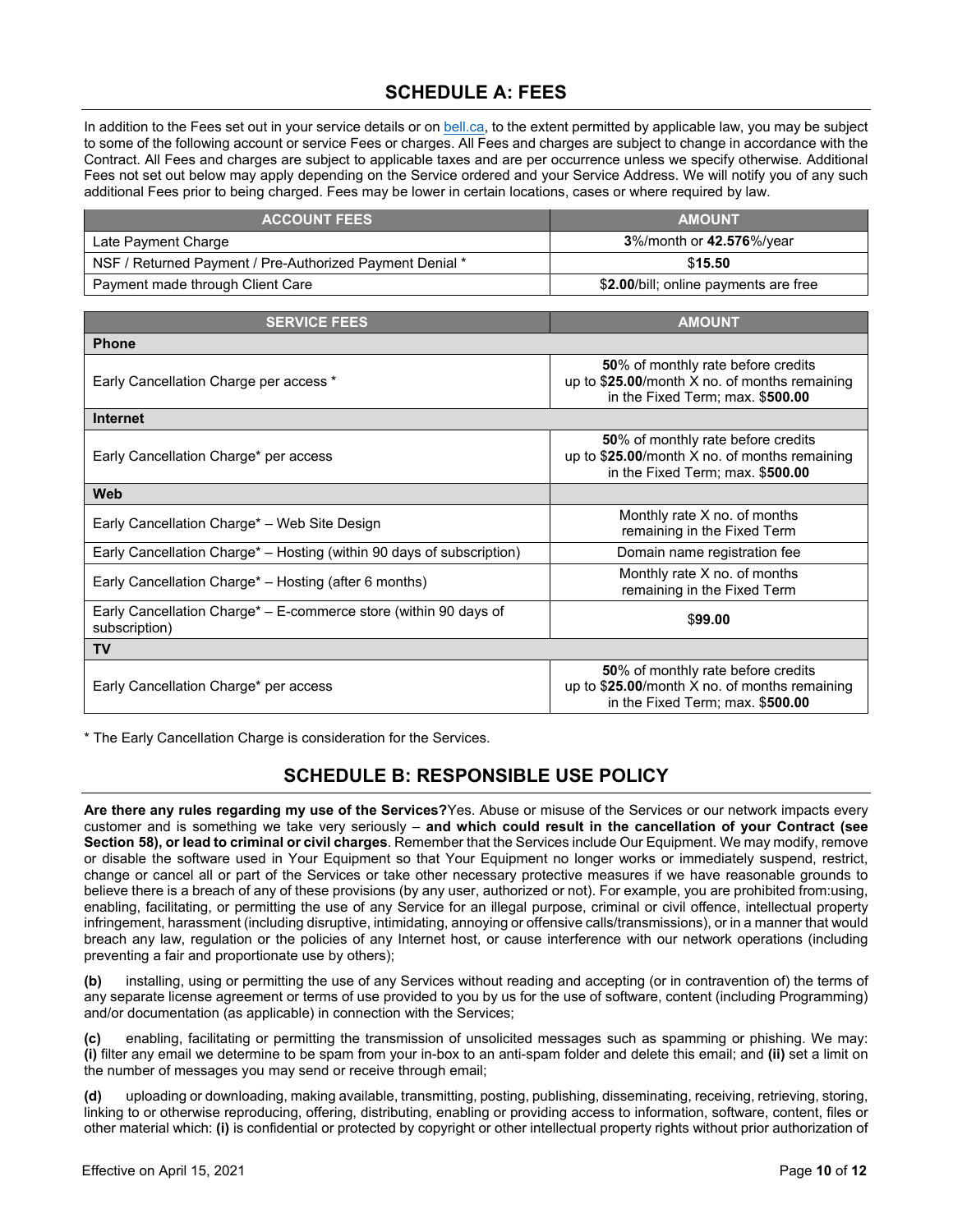the rights holder(s); **(ii)** is defamatory, discriminatory, violent, obscene, child exploitation or hate propaganda; **(iii)** constitutes invasion of privacy, impersonation, forging, appropriation of identity or unauthorized linking or framing; or **(iv)** is designed to assist users in defeating technological protection measures (like geoblocks, registration and any other anti-theft mechanisms) or in the fraudulent use of telecommunications or broadcasting services;

**(e)** using any Service for anything other than use for your business (such as reselling, remarketing, transferring, sharing or receiving any charge or other benefit for the use of any Service);

**(f)** sharing any of your account or authentication credentials (for example, any username or password) that may be used to access any Services other than on your business premises at your Service Address;

**(g)** used in connection with the Services (whether owned by us or that are used under licence) for any purpose including "testing" or research purposes; or modifying, altering, or defacing any of the trade-marks, or other intellectual property made available through the Services or using any indemnity or intellectual property except for the express purpose for which such intellectual property is made available to you through the Services;

**(h)** posting or transmitting any information or software containing a virus, "cancelbot", "Trojan horse", "worm" or other harmful or disruptive component or committing any act which may compromise the security of your Internet host, our network or any of our customers in any way (including analyzing or penetrating a host's security mechanisms); and

**(i)** using harassing or abusive language or actions, whether verbal, written or otherwise, directed at our employees, suppliers, agents and representatives.

**How does Bell help to ensure fair network access, efficient operation and the responsible use of the Services?** We work hard to ensure fair network access to all users and the continuous, efficient operation of the Services. We may manage network resources using methods which include: **(a)** prioritization or deprioritization of network access; and **(b)** Internet traffic management practices such as allocation of bandwidth (which may impact speeds), filtering for spam and malicious or illicit content, anti-virus mechanisms or other measures to protect the integrity of the network (such as the blocking of your traffic or other traffic in the event of denial of service attacks), all in a manner consistent with applicable law. For a description of our Internet traffic management practices, please visit bell.ca/ITMP.

## **COMMITMENT TO PRIVACY**

Our Companies<sup>(1)</sup> are committed to maintaining the privacy, accuracy and security of your Personal Information. Under Bell's Privacy Policy, "**Personal Information**" is information about you as an identifiable individual that is protected by law. This Commitment to Privacy is a summary of our Privacy Policy and highlights important points that may be of interest to you.

**1. What information does our Privacy Policy apply to?** All Personal Information that we collect, use or disclose about our individual customers and authorized users is covered by our Privacy Policy. This may include information such as your name, mailing address, email address, phone number, credit information, and billing or service records. There are some exceptions created by applicable law to what might ordinarily be considered Personal Information.

**2. When do the Companies collect personal information?** We collect information during the inquiry, activation or purchase process for a product or service, when we provide service to you (including technical support or during the warranty/repair claims and service process), automatically when you use our products or services or visit our websites, call into a call centre and via security cameras when you shop in one of our corporate retail locations and also from third-parties, such as credit reporting agencies or other third-parties with whom you have had a payment relationship.

**3. How do the Companies use my Personal Information?** We collect information to:

- establish and maintain responsible commercial relations with you and to provide ongoing service;
- try to understand the needs and preferences of our Customers, and determine your eligibility for products and services;
- recommend products and services to meet your needs;
- develop, enhance, market or provide products and services;
- manage and develop our business operations; or
- meet our legal and regulatory requirements.

Where necessary, we will request your further consent before using your Personal Information for any new purpose(s) beyond those described above.

**4. When is my Personal Information disclosed?** Your Personal Information may be shared among the Companies and brands, including Virgin Mobile and The Source. We may disclose your Personal Information in a variety of circumstances and for the purposes set out within our Privacy Policy, such as when we have your express or implied consent. Where necessary, we will request your further consent before disclosing your Personal Information for any new purpose(s).

**5. How is my Personal Information protected?** We use appropriate technical and operational security safeguards which vary depending on the sensitivity of the Personal Information in question. All of our employees with access to Personal Information are required to respect the confidentiality of Personal Information. Personal Information we disclose to third-parties is governed by our Privacy Policy through comparable protections in our commercial agreements and is also protected by additional safeguards, if required, depending on the sensitivity of the Personal Information involved.